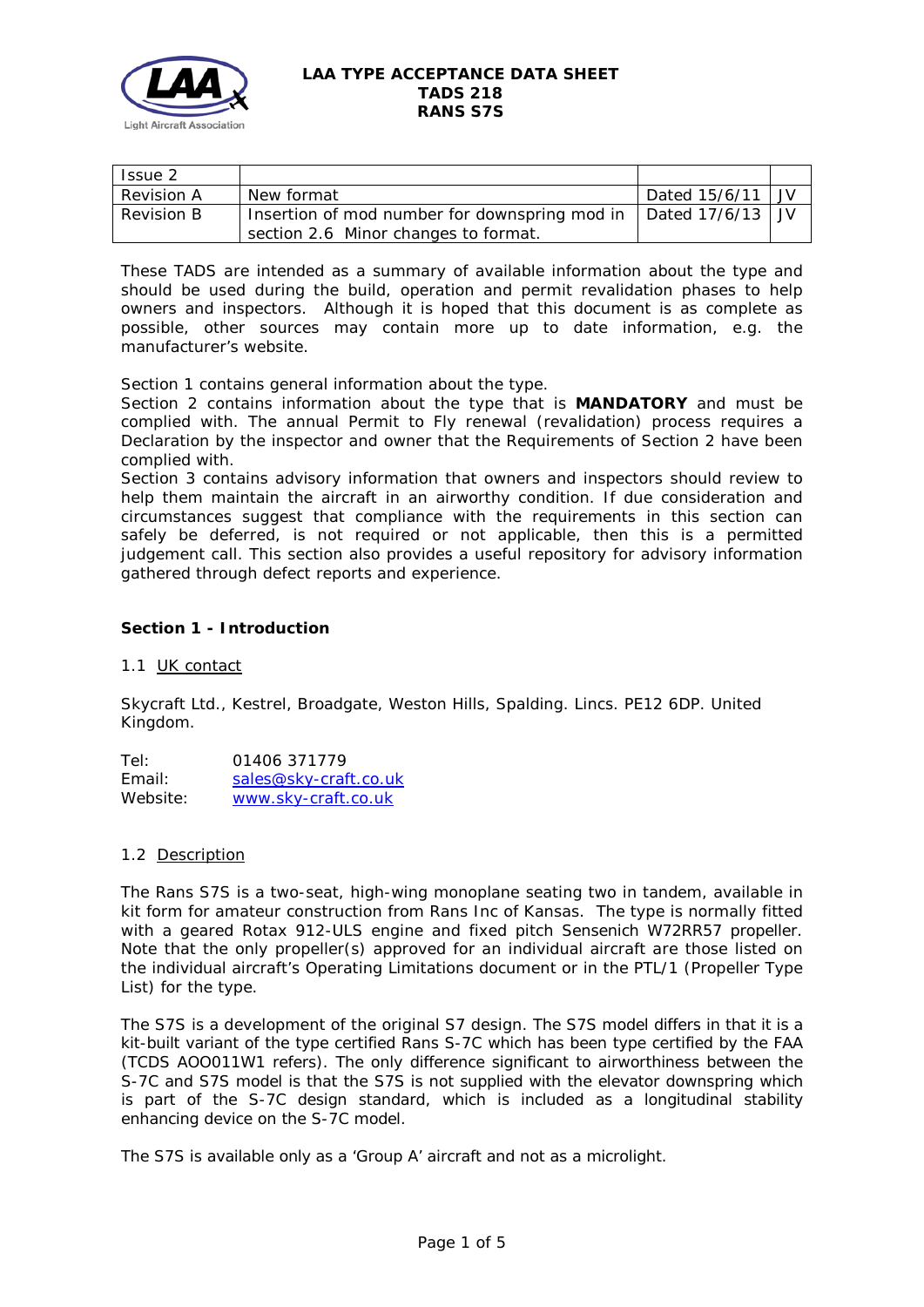

## **Section 2 – Mandatory information for owners, operators and inspectors**

At all times, responsibility for the maintenance and airworthiness of an aircraft rests with the owner. Condition No 3 of a Permit to Fly requires that: *"the aircraft shall be maintained in an airworthy condition".* 

#### 2.1 Fast Build Kit 51% Compliance

The fast build kit has not been cleared by the LAA as compliant with the 51% rule at this time. The slow build kit is accepted as 51% compliant.

#### 2.2 Build Manual

Rans provides a comprehensive build manual.

### 2.3 Build Inspections

Build inspection schedule 'tubular aircraft'.

Inspector approval codes A-A or A-M. Inspector signing off final inspection also requires 'first flight' endorsement.

## 2.4 Flight Manual

Rans provide a Pilot's Manual. See also **flight test** in Light Aviation of January 2010.

#### 2.5 Mandatory Permit Directives

None applicable specifically to this aircraft type:

Also check the LAA website for MPDs that are non-type specific [\(TL2.22\)](http://www.lightaircraftassociation.co.uk/engineering/TechnicalLeaflets/Operating%20An%20Aircraft/TL%202.22%20non-type%20specific%20MPDs.pdf).

#### 2.6 LAA Required Modifications (including LAA issued AILs, SBs, etc)

The downspring modification LAA Mod 12349 (or an acceptable alternative) will be part of the UK design standard for any future UK-built examples. Details of the custom downspring installation and parts are available from Skycraft.

If the rearward travel of the sliding seats causes restrictions of the elevator travel, the rearmost seat adjustment holes must be blocked by 3/16" blind rivets or AN3 bolts and suitable washers and stiffnuts, to prevent restricting the travel of the elevator. On G-CEEJ this involved blocking the rearmost hole on the front seat slider and the rearmost pair of holes on the rear seat slider.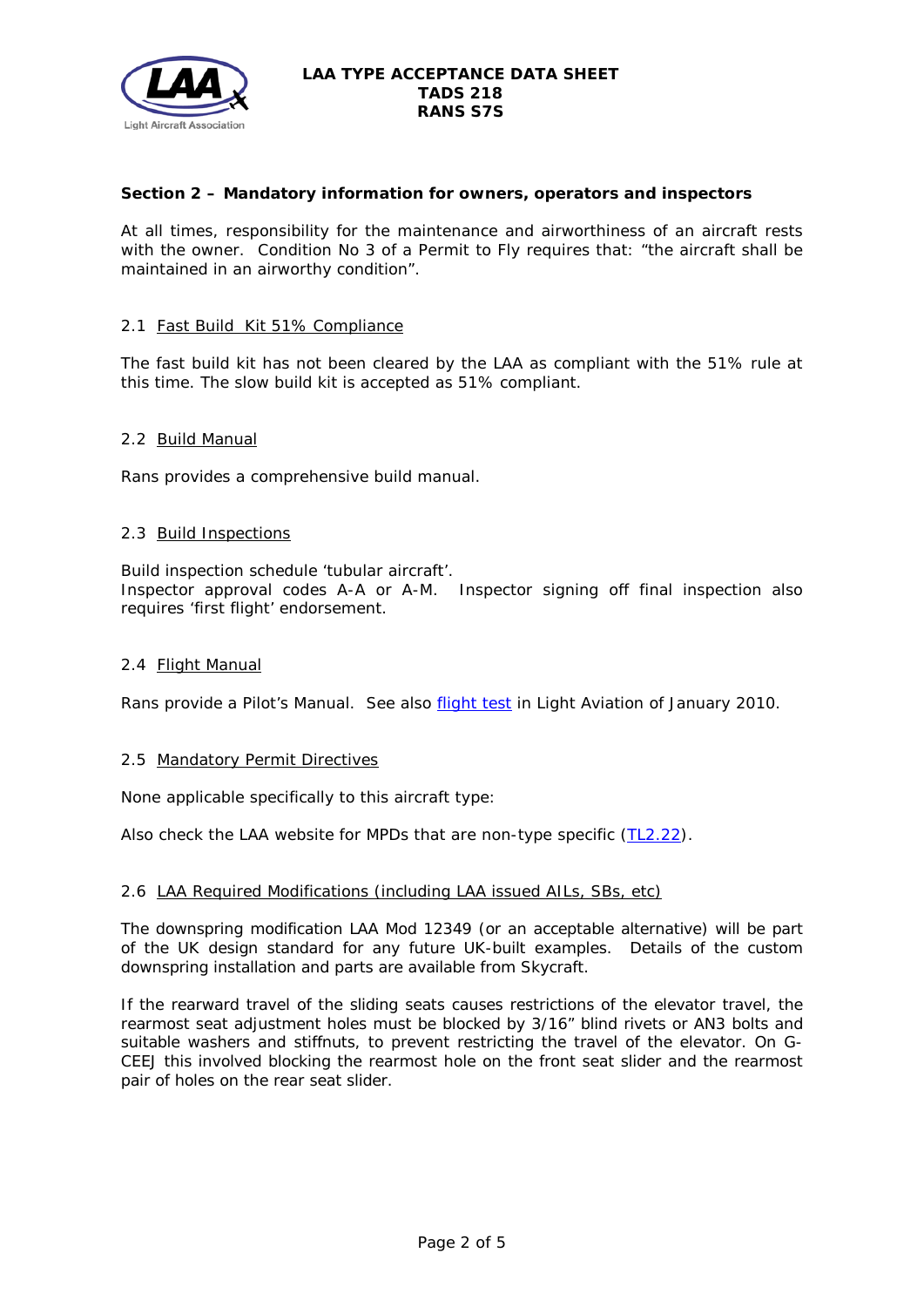

2.7 Additional engine operating limitations to be placarded (or shown by instrument markings)

(Refer to the engine manufacturer's latest documentation for the definitive parameter values.)

With Rotax 912-ULS engine:

Maximum CHT: 135°C Max Coolant Temp: 120°C (with 50/50 Glycol/water coolant) Oil Temp Limits: 50°C to 130°C (Normal 90°C-110°C) Oil Pressure: 2-5 Bar Minimum Fuel Pressure: 0.15 bar

2.8 Control surface deflections

| Ailerons         | Up: TBD<br>Down: TBD    |
|------------------|-------------------------|
| <b>Flevators</b> | Up: TBD<br>Down: TBD    |
| Flevator tab     | Up: TBD<br>Down: TBD    |
| Rudder           | Left: TBD<br>Right: TBD |
| -lap             | Down: TBD               |

# 2.9 Operating Limitations and Placards

(Note that the wording on an individual aircraft's Operating Limitations document takes precedence, if different.)

- 1. Maximum number of occupants authorised to be carried: Two
- 2. The aircraft must be operated in compliance with the following operating limitations, which shall be displayed in the cockpit by means of placards or instrument markings:
	- 2.1 Aerobatic Limitations Aerobatic manoeuvres are prohibited. Intentional spinning is prohibited.
	- 2.2 Loading Limitations Maximum Total Weight Authorised: 545 kg (1200 lb) CG Range: 44.5" to 50.5" aft of datum Datum Point is: front face of the firewall
	- 2.3 Engine Limitations Maximum Engine RPM: 5800 Maximum continuous engine RPM: 5500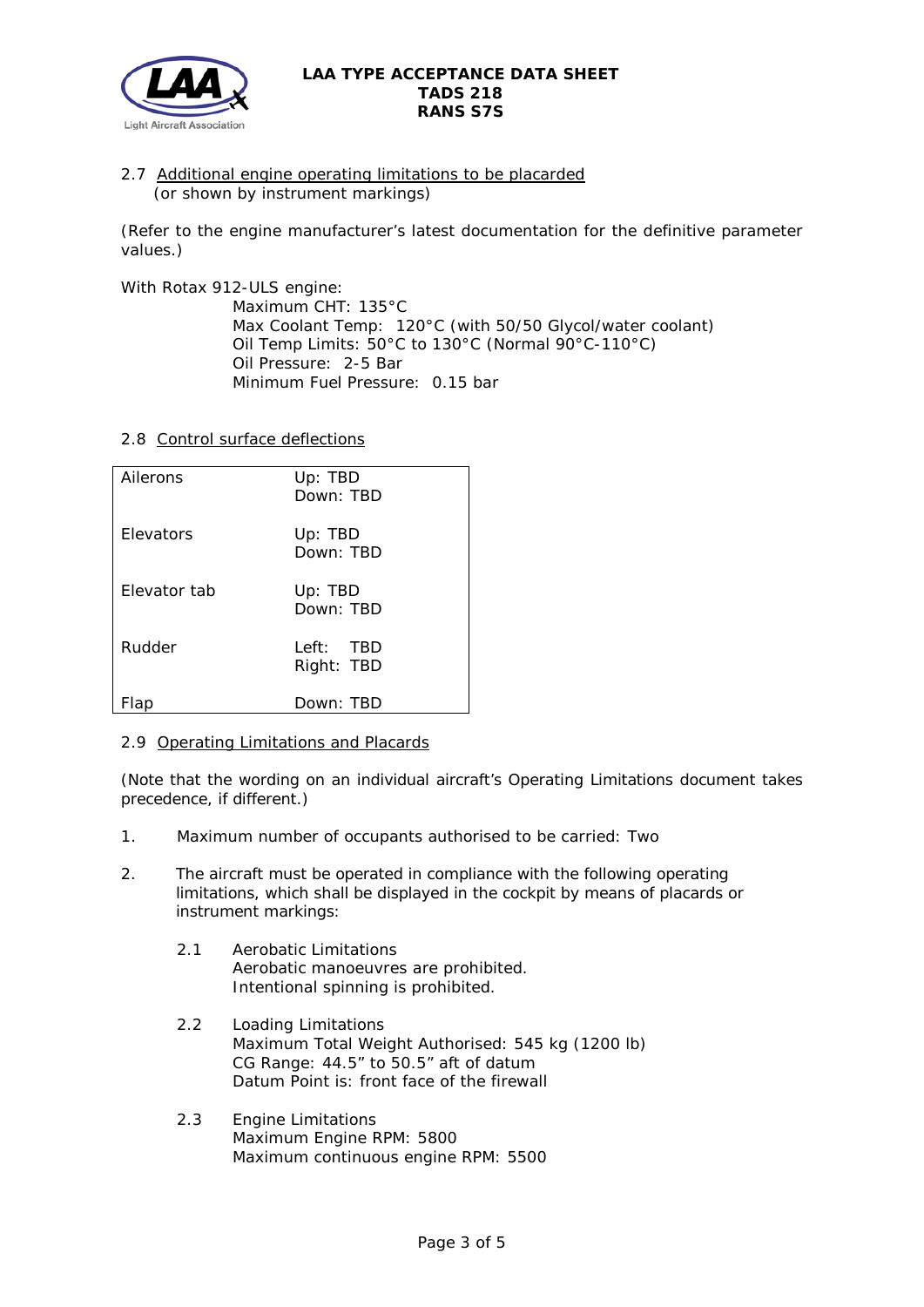

- 2.4 Airspeed Limitations Maximum Indicated Airspeed  $(V_{NE})$ : 130 mph Max Indicated Airspeed Flaps Extended: 70 mph
- 2.5 Other Limitations The aircraft shall be flown by day and under Visual Flight Rules only. Smoking in the aircraft is prohibited.

Additional Placards:

"Occupant Warning - This Aircraft has not been Certificated to an International Requirement"

A fireproof identification plate must be fitted to fuselage, engraved or stamped with aircraft's registration letters.

## **Section 3 – Advice to owners, operators and inspectors**

## 3.1 Maintenance Manual

Rans provides an Operator's Manual.

For the engine, consult engine manufacturer's schedule.

## 3.2 Standard Options

- Bush tyres
- Bush tailwheel

#### 3.3 Manufacturer's Information (including Service Bulletins, Service Letters, etc)

For details of operational alerts, assembly alerts and 'airworthiness directives' (which are in effect manufacturer's service bulletins), please check the following link: [http://www.rans.com/\\_KITS/Alerts.htm](http://www.rans.com/_KITS/Alerts.htm)

In the absence of any over-riding LAA classification, mods and inspections published by the manufacturer should be complied with according to the manufacturer's recommendation.

At the date of publishing this TADS, Rans have issued a number of documents, including:

| Ref    | Date | Description                                      | Factory<br>compliance | Applicability |  |
|--------|------|--------------------------------------------------|-----------------------|---------------|--|
|        |      |                                                  | status                |               |  |
| AA-172 |      | 16/12/10 Incorrect shipping of<br>AAPQ-44 rivets | Mandatory             | All models    |  |